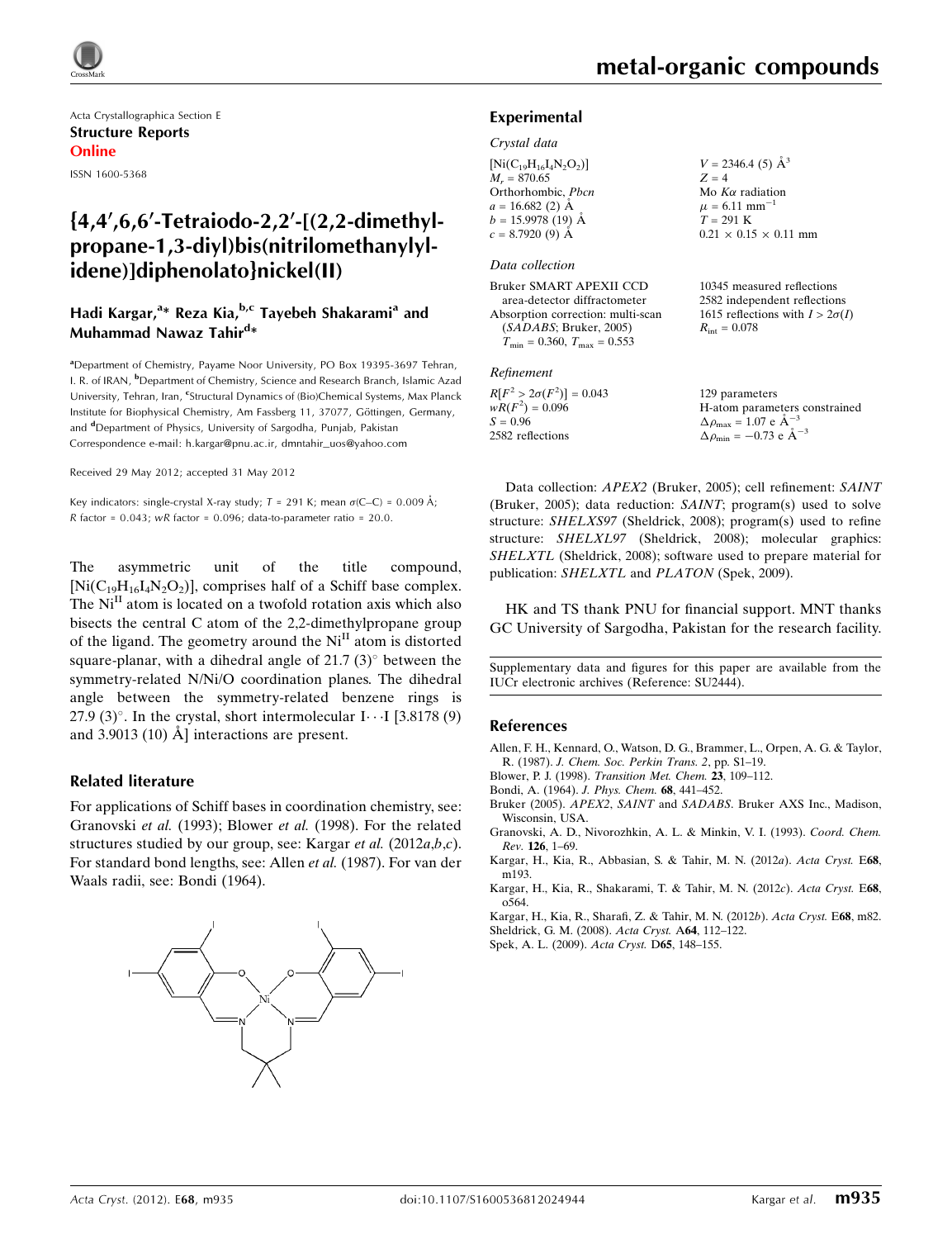# **supplementary materials**

*Acta Cryst.* (2012). E**68**, m935 [doi:10.1107/S1600536812024944]

## **{4,4′,6,6′-Tetraiodo-2,2′-[(2,2-dimethylpropane-1,3-diyl)bis(nitrilomethanylylidene)]diphenolato}nickel(II)**

## **Hadi Kargar, Reza Kia, Tayebeh Shakarami and Muhammad Nawaz Tahir**

### **Comment**

Schiff base complexes are one of the most important stereochemical models in transition metal coordination chemistry, with the ease of preparation and structural variations (Granovski *et al.*, 1993; Blower *et al.*, (1998). In continuation of our work on the crystal structure of Schiff base metal complexes (Kargar *et al.*, 2012*a*,*b*), we report herein on the crystal structure of the title compound, the nickel(II) complex of the Schiff base ligand 6,6'-(((2,2-dimethylpropane-1,3-diyl)bis-(azanylylidene))bis(methanylylidene))bis(2,4-diiodophenol). The structure of the Zwitterion form of this ligand has been reported by us (Kargar *et al.*, 2012*c*).

The asymmetric unit of the title compound, Fig. 1, comprises half of a Schiff base complex. The  $Ni<sup>II</sup>$  atom is located on a 2-fold rotation axis which also bisects the central C atom, C9, of the 2,2-dimethylpropane group in the ligand. The bond lengths (Allen *et al.*, 1987) and angles are within normal ranges and are comparable to those reported for the ligand (Kargar *et al.*, 2012*c*) and related structures (Kargar *et al.*, 2012*a*,*b*). The geometry around atom Ni1 is distorted squareplanar which is supported by the  $N_2O_2$  donor atoms of the coordinated Schiff base ligand. The dihedral angle between the benzene rings (C1-C6 and C1<sup>i</sup>-C6<sup>i</sup>; symmetry code: (i) -x+1, y, -z+1/2) is 27.9 (3)°, while that between the symmetryrelated coordination planes, N1, Ni1, O1 and N1<sup>i</sup>, Ni1<sup>i</sup>, O1<sup>i</sup> is 21.7 (3)<sup>o</sup>.

In the crystal, short intermolecular  $I1 \cdots I2^i$  [3.8178 (9)Å; symmetry code: (i) -x+3/2, -y-1/2, z+1/2] and  $I2 \cdots I2^i$ [3.9013 (10)Å; symmetry code: (ii) -x+2, y, -z-1/2] interactions are present (Fig. 2). These interactions are shorter than the sum of the van der Waals radius of I atoms [3.96Å; Bondi, 1964].

## **Experimental**

The title compound was synthesized by adding 2 mmol of  $6,6'$ - $(((2,2$ -dimethylpropane-1,3-diyl)bis(azanylylidene))bis-(methanylylidene)) bis(2,4-diiodophenol) to a solution of NiCl<sub>2</sub>.  $6H<sub>2</sub>O$  (2.1 mmol) in ethanol (30 ml). The mixture was refluxed with stirring for 30 min. The resultant solution was filtered. Dark-red block-like crystals of the title compound, suitable for *X*-ray structure analysis, were recrystallized from ethanol by slow evaporation of the solvents at room temperature over several days.

#### **Refinement**

The H-atoms were included in calculated positions and treated as riding atoms:  $C-H = 0.93$ , 0.96 and 0.97 Å for CH, CH<sub>3</sub> and CH<sub>2</sub> H-atoms, respectively, with U<sub>iso</sub> (H) = k x U<sub>eq</sub>(C), where k = 1.5 for CH<sub>3</sub> H-atoms, and = 1.2 for other Hatoms.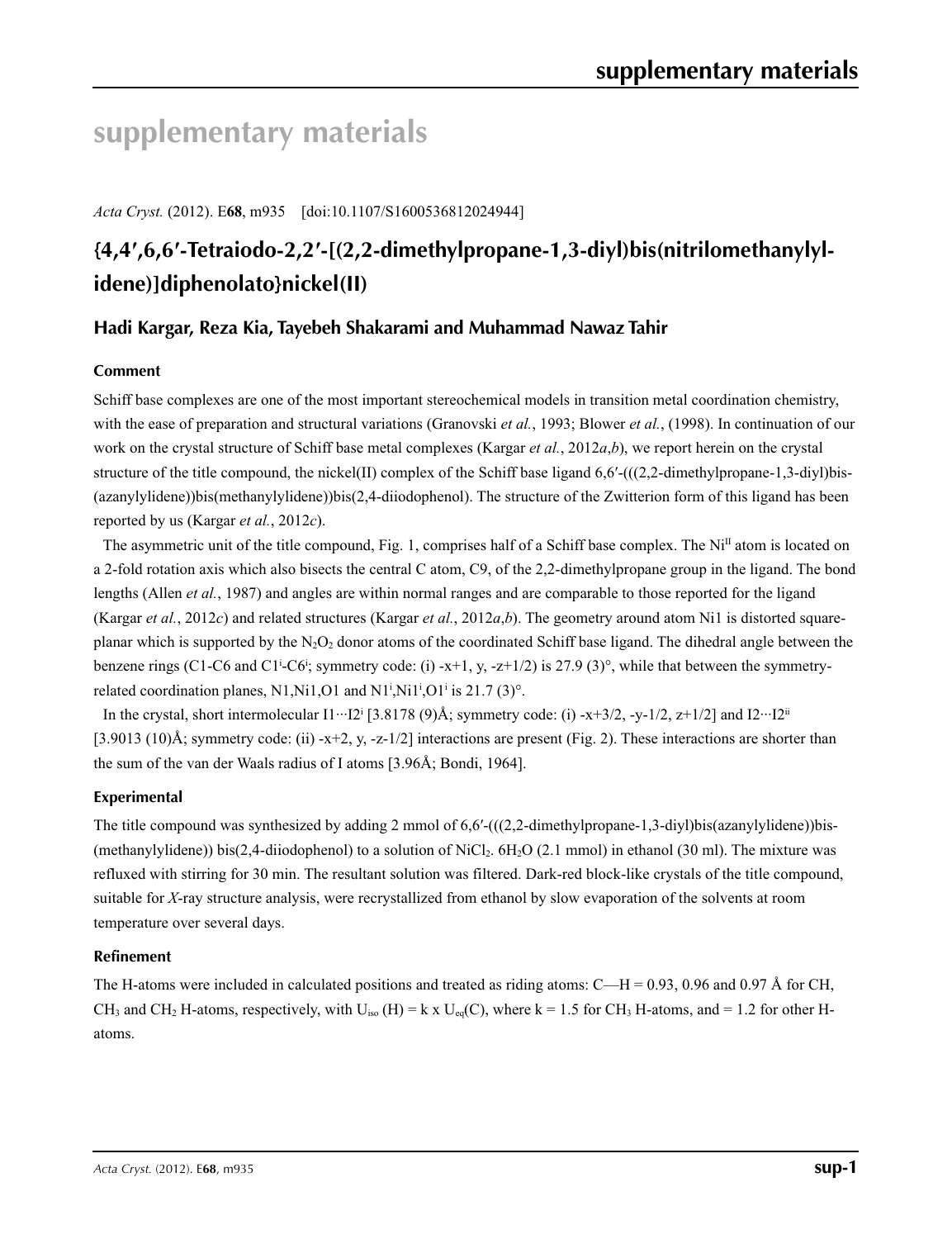## **Computing details**

Data collection: *APEX2* (Bruker, 2005); cell refinement: *SAINT* (Bruker, 2005); data reduction: *SAINT* (Bruker, 2005); program(s) used to solve structure: *SHELXS97* (Sheldrick, 2008); program(s) used to refine structure: *SHELXL97* (Sheldrick, 2008); molecular graphics: *SHELXTL* (Sheldrick, 2008)′; software used to prepare material for publication: *SHELXTL* (Sheldrick, 2008) and *PLATON* (Spek, 2009).



#### **Figure 1**

A view of the molecular structure of the title compound, showing 40% probability displacement ellipsoids and the atomic numbering [symmetry code for suffix A:  $-x + 1$ , y,  $-z+1/2$ ].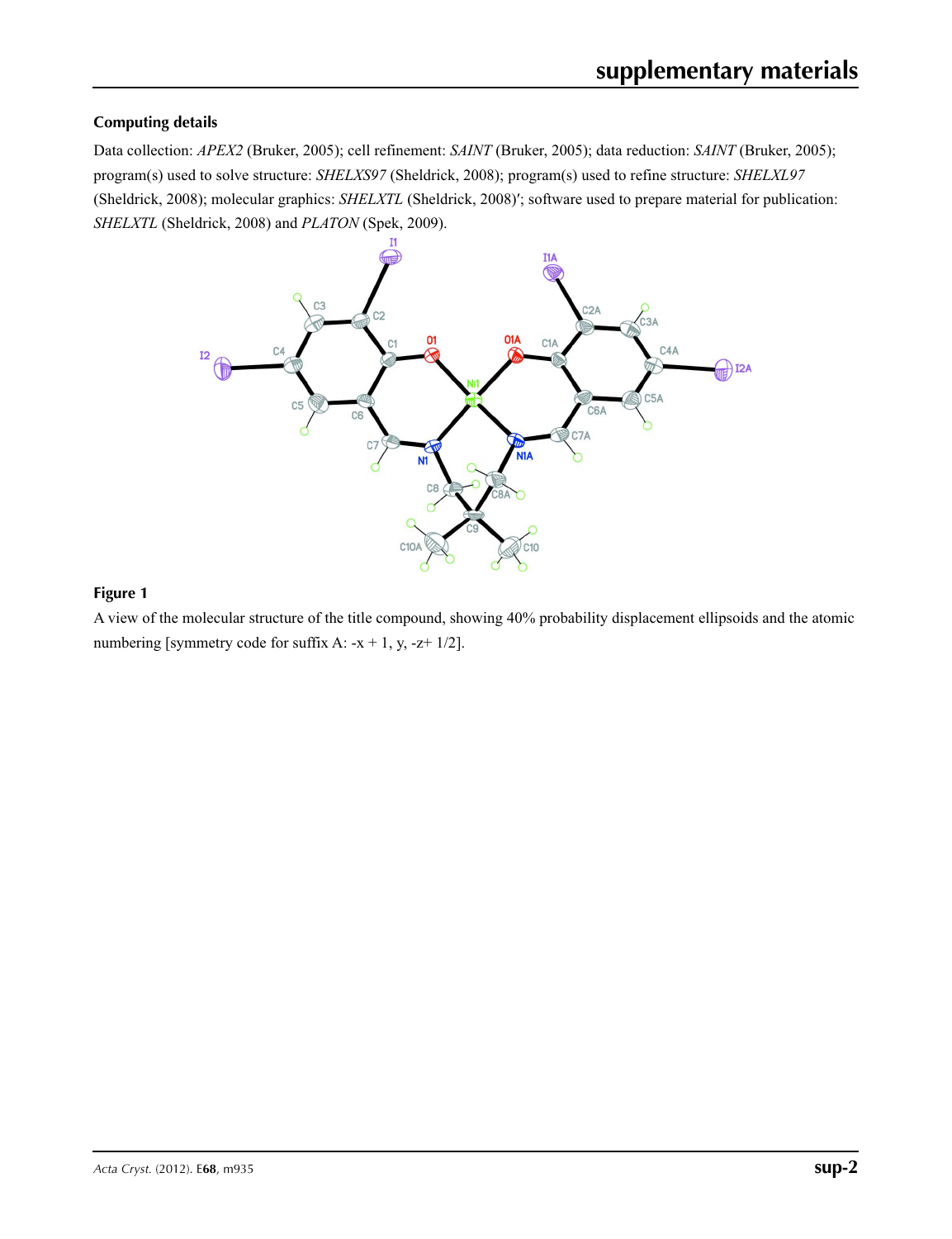

## **Figure 2**

A view along the c axis of crystal packing of the title compound, showing the intermolecular I···I interactions (dashed lines).

## **{4,4′,6,6′-Tetraiodo-2,2′-[(2,2-dimethylpropane-1,3- diyl)bis(nitrilomethanylylidene)]diphenolato}nickel(II)**

| Crystal data                    |                                        |
|---------------------------------|----------------------------------------|
| $[Ni(C_{19}H_{16}I_4N_2O_2)]$   | $F(000) = 1600$                        |
| $M_r = 870.65$                  | $D_x = 2.465$ Mg m <sup>-3</sup>       |
| Orthorhombic, Pbcn              | Mo Ka radiation, $\lambda = 0.71073$ Å |
| Hall symbol: -P 2n 2ab          | Cell parameters from 2540 reflections  |
| $a = 16.682(2)$ Å               | $\theta$ = 2.5–27.4°                   |
| $b = 15.9978(19)$ Å             | $\mu$ = 6.11 mm <sup>-1</sup>          |
| $c = 8.7920(9)$ Å               | $T = 291 \text{ K}$                    |
| $V = 2346.4$ (5) Å <sup>3</sup> | Block, dark-red                        |
| $Z=4$                           | $0.21 \times 0.15 \times 0.11$ mm      |
|                                 |                                        |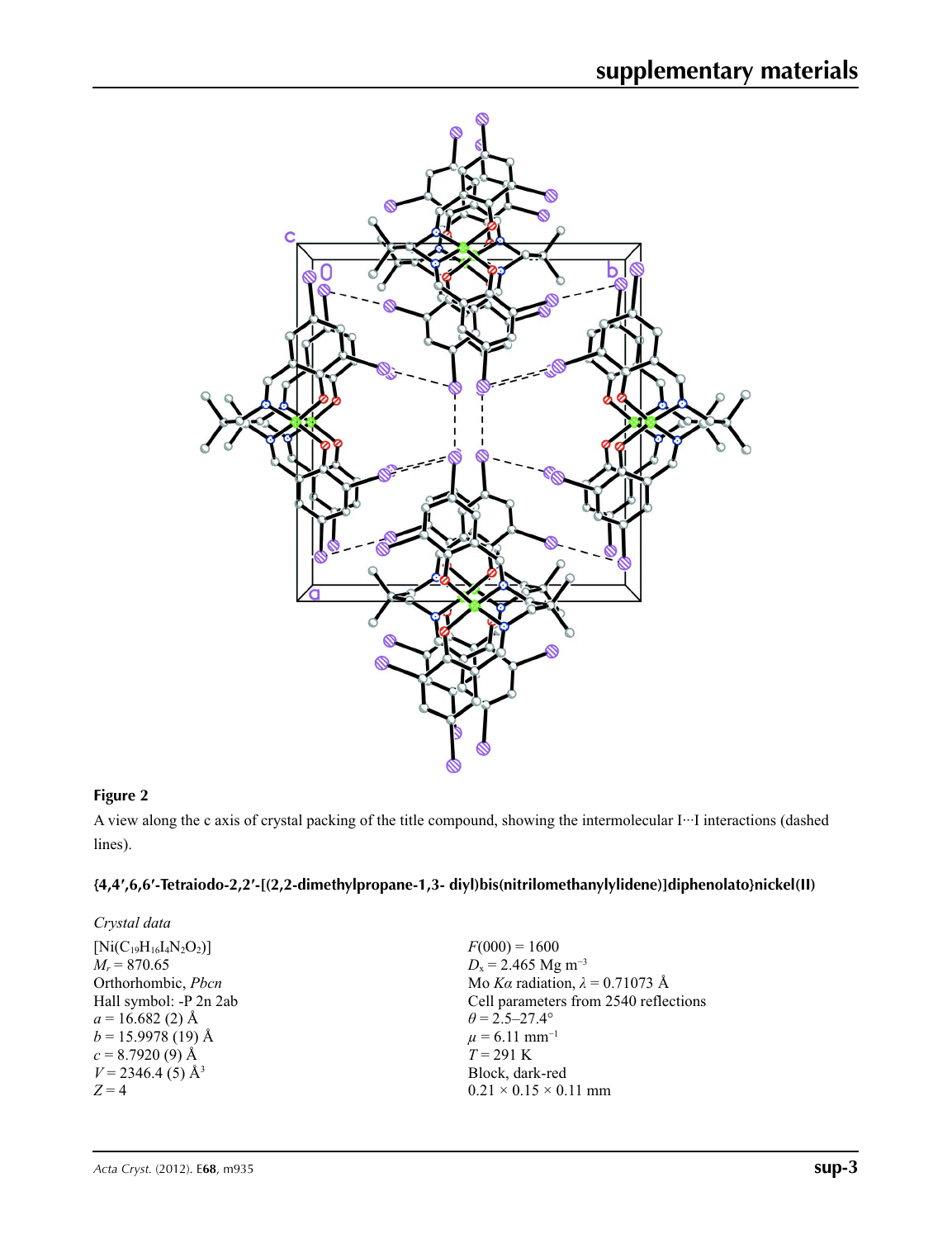*Data collection*

| Bruker SMART APEXII CCD area-detector<br>diffractometer<br>Radiation source: fine-focus sealed tube<br>Graphite monochromator<br>$\varphi$ and $\omega$ scans<br>Absorption correction: multi-scan<br>(SADABS; Bruker, 2005)<br>$T_{\text{min}}$ = 0.360, $T_{\text{max}}$ = 0.553<br>Refinement | 10345 measured reflections<br>2582 independent reflections<br>1615 reflections with $I > 2\sigma(I)$<br>$R_{\rm int} = 0.078$<br>$\theta_{\text{max}} = 27.1^{\circ}, \theta_{\text{min}} = 1.8^{\circ}$<br>$h = -21 \rightarrow 21$<br>$k = -20 \rightarrow 18$<br>$l = -11 \rightarrow 9$ |
|--------------------------------------------------------------------------------------------------------------------------------------------------------------------------------------------------------------------------------------------------------------------------------------------------|---------------------------------------------------------------------------------------------------------------------------------------------------------------------------------------------------------------------------------------------------------------------------------------------|
| Refinement on $F^2$                                                                                                                                                                                                                                                                              | Secondary atom site location: difference Fourier                                                                                                                                                                                                                                            |
| Least-squares matrix: full                                                                                                                                                                                                                                                                       | map                                                                                                                                                                                                                                                                                         |
| $R[F^2 > 2\sigma(F^2)] = 0.043$                                                                                                                                                                                                                                                                  | Hydrogen site location: inferred from                                                                                                                                                                                                                                                       |
| $wR(F^2) = 0.096$                                                                                                                                                                                                                                                                                | neighbouring sites                                                                                                                                                                                                                                                                          |
| $S = 0.96$                                                                                                                                                                                                                                                                                       | H-atom parameters constrained                                                                                                                                                                                                                                                               |
| 2582 reflections                                                                                                                                                                                                                                                                                 | $w = 1/[\sigma^2(F_0^2) + (0.0314P)^2]$                                                                                                                                                                                                                                                     |
| 129 parameters                                                                                                                                                                                                                                                                                   | where $P = (F_0^2 + 2F_c^2)/3$                                                                                                                                                                                                                                                              |
| 0 restraints                                                                                                                                                                                                                                                                                     | $(\Delta/\sigma)_{\text{max}} = 0.001$                                                                                                                                                                                                                                                      |
| Primary atom site location: structure-invariant                                                                                                                                                                                                                                                  | $\Delta\rho_{\text{max}} = 1.07$ e Å <sup>-3</sup>                                                                                                                                                                                                                                          |
| direct methods                                                                                                                                                                                                                                                                                   | $\Delta \rho_{\rm min} = -0.73$ e Å <sup>-3</sup>                                                                                                                                                                                                                                           |

### *Special details*

**Geometry**. All esds (except the esd in the dihedral angle between two l.s. planes) are estimated using the full covariance matrix. The cell esds are taken into account individually in the estimation of esds in distances, angles and torsion angles; correlations between esds in cell parameters are only used when they are defined by crystal symmetry. An approximate (isotropic) treatment of cell esds is used for estimating esds involving l.s. planes.

**Refinement**. Refinement of  $F^2$  against ALL reflections. The weighted R-factor wR and goodness of fit S are based on  $F^2$ , conventional R-factors R are based on F, with F set to zero for negative  $F^2$ . The threshold expression of  $F^2 > 2 \text{sigma}(F^2)$  is used only for calculating R-factors(gt) etc. and is not relevant to the choice of reflections for refinement. R-factors based on  $F<sup>2</sup>$  are statistically about twice as large as those based on F, and R- factors based on ALL data will be even larger.

*Fractional atomic coordinates and isotropic or equivalent isotropic displacement parameters (Å2 )*

|                  | $\mathcal{X}$ | $\mathcal{Y}$ | Ζ            | $U_{\rm iso}$ */ $U_{\rm eq}$ |  |
|------------------|---------------|---------------|--------------|-------------------------------|--|
| C <sub>1</sub>   | 0.6358(4)     | $-0.0602(4)$  | 0.1174(7)    | 0.0299(16)                    |  |
| C <sub>2</sub>   | 0.6886(4)     | $-0.1295(4)$  | 0.1037(7)    | 0.0362(17)                    |  |
| C <sub>3</sub>   | 0.7615(4)     | $-0.1247(5)$  | 0.0316(7)    | 0.0397(18)                    |  |
| H <sub>3</sub>   | 0.7938        | $-0.1719$     | 0.0252       | $0.048*$                      |  |
| C4               | 0.7876(5)     | $-0.0496(4)$  | $-0.0323(8)$ | 0.0416(18)                    |  |
| C <sub>5</sub>   | 0.7398(5)     | 0.0202(5)     | $-0.0212(8)$ | 0.0445(19)                    |  |
| H <sub>5</sub>   | 0.7569        | 0.0706        | $-0.0629$    | $0.053*$                      |  |
| C <sub>6</sub>   | 0.6647(4)     | 0.0157(4)     | 0.0534(7)    | 0.0319(16)                    |  |
| C7               | 0.6152(4)     | 0.0890(4)     | 0.0576(7)    | 0.0356(17)                    |  |
| H7               | 0.6320        | 0.1342        | $-0.0009$    | $0.043*$                      |  |
| C8               | 0.5034(5)     | 0.1751(4)     | 0.1100(7)    | 0.0389(17)                    |  |
| H <sub>8</sub> A | 0.4493        | 0.1598        | 0.0813       | $0.047*$                      |  |
| H8B              | 0.5265        | 0.2066        | 0.0265       | $0.047*$                      |  |
| C9               | 0.5000        | 0.2309(5)     | 0.2500       | 0.038(2)                      |  |
| C10              | 0.4250(5)     | 0.2865(5)     | 0.2380(10)   | 0.062(2)                      |  |
| H10A             | 0.3778        | 0.2522        | 0.2412       | $0.093*$                      |  |
| H10B             | 0.4263        | 0.3168        | 0.1438       | $0.093*$                      |  |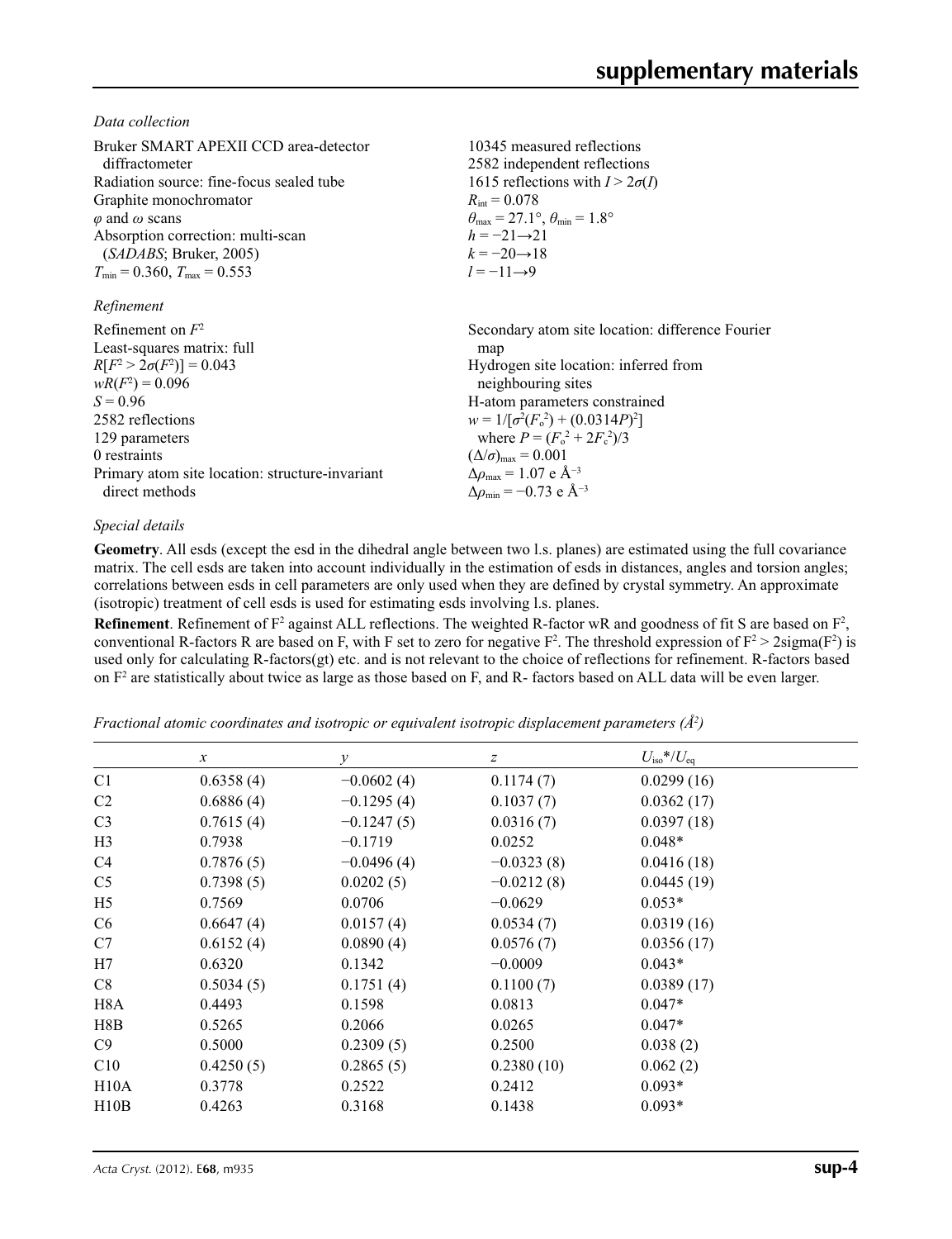| H10C           | 0.4240     | 0.3252        | 0.3214        | $0.093*$    |  |
|----------------|------------|---------------|---------------|-------------|--|
| <sup>11</sup>  | 0.65256(3) | $-0.24569(3)$ | 0.19386(5)    | 0.04569(18) |  |
| 12             | 0.89983(4) | $-0.04176(4)$ | $-0.13554(7)$ | 0.0658(2)   |  |
| Ni1            | 0.5000     | 0.01657(7)    | 0.2500        | 0.0310(3)   |  |
| $\rm N1$       | 0.5506(3)  | 0.0986(3)     | 0.1332(6)     | 0.0339(13)  |  |
| O <sub>1</sub> | 0.5668(3)  | $-0.0689(3)$  | 0.1835(5)     | 0.0363(11)  |  |

*Atomic displacement parameters (Å2 )*

| $U^{11}$  | $L^{22}$  | $U^{33}$  | $U^{12}$     | $U^{13}$    | $U^{23}$     |
|-----------|-----------|-----------|--------------|-------------|--------------|
| 0.031(4)  | 0.027(4)  | 0.032(4)  | 0.006(3)     | 0.002(3)    | 0.000(3)     |
| 0.041(4)  | 0.028(4)  | 0.039(4)  | 0.007(4)     | 0.002(3)    | 0.002(3)     |
| 0.042(5)  | 0.035(4)  | 0.042(4)  | 0.009(4)     | $-0.008(4)$ | $-0.006(3)$  |
| 0.044(5)  | 0.032(4)  | 0.049(4)  | 0.003(4)     | 0.006(4)    | $-0.005(3)$  |
| 0.053(5)  | 0.042(5)  | 0.039(4)  | $-0.006(4)$  | 0.005(4)    | 0.001(3)     |
| 0.035(4)  | 0.023(4)  | 0.038(4)  | $-0.002(3)$  | $-0.001(3)$ | 0.007(3)     |
| 0.043(5)  | 0.023(4)  | 0.041(4)  | $-0.002(4)$  | 0.004(4)    | 0.007(3)     |
| 0.046(5)  | 0.026(4)  | 0.045(4)  | 0.005(4)     | 0.000(4)    | 0.006(3)     |
| 0.054(7)  | 0.012(5)  | 0.049(6)  | 0.000        | 0.006(5)    | 0.000        |
| 0.068(6)  | 0.053(5)  | 0.066(5)  | 0.019(5)     | 0.009(5)    | $-0.004(4)$  |
| 0.0588(4) | 0.0285(3) | 0.0498(3) | 0.0072(3)    | 0.0027(3)   | 0.0056(2)    |
| 0.0448(4) | 0.0558(4) | 0.0967(5) | $-0.0031(3)$ | 0.0273(3)   | $-0.0059(3)$ |
| 0.0323(7) | 0.0229(7) | 0.0378(7) | 0.000        | 0.0032(6)   | 0.000        |
| 0.038(4)  | 0.021(3)  | 0.043(3)  | 0.008(3)     | 0.005(3)    | $-0.001(2)$  |
| 0.035(3)  | 0.025(2)  | 0.049(3)  | 0.005(2)     | 0.013(2)    | 0.002(2)     |
|           |           |           |              |             |              |

*Geometric parameters (Å, º)*

| $C1 - 01$      | 1.297(8)  | $C8 - N1$                              | 1.469(8) |  |
|----------------|-----------|----------------------------------------|----------|--|
| $C1-C2$        | 1.422(9)  | $C8-C9$                                | 1.521(8) |  |
| $C1-C6$        | 1.423(8)  | $C8 - H8A$                             | 0.9700   |  |
| $C2-C3$        | 1.374(9)  | $C8 - H8B$                             | 0.9700   |  |
| $C2 - I1$      | 2.108(7)  | $C9 - C8$ <sup>i</sup>                 | 1.521(8) |  |
| $C3-C4$        | 1.396(9)  | $C9 - C10$ i                           | 1.540(9) |  |
| $C3-H3$        | 0.9300    | $C9 - C10$                             | 1.540(9) |  |
| $C4 - C5$      | 1.376(10) | $C10 - H10A$                           | 0.9600   |  |
| $C4 - I2$      | 2.085(8)  | $C10-H10B$                             | 0.9600   |  |
| $C5-C6$        | 1.417(10) | $C10 - H10C$                           | 0.9600   |  |
| $C5 - H5$      | 0.9300    | $Ni1 - O1i$                            | 1.858(4) |  |
| $C6-C7$        | 1.434(9)  | $Ni1 - O1$                             | 1.858(4) |  |
| $C7 - N1$      | 1.275(8)  | $Ni1 - N1$                             | 1.868(5) |  |
| $C7 - H7$      | 0.9300    | $Ni1 - N1i$                            | 1.868(5) |  |
| $O1 - C1 - C2$ | 120.3(6)  | $C9-C8-H8B$                            | 108.9    |  |
| $O1 - C1 - C6$ | 124.7(6)  | $H8A - C8 - H8B$                       | 107.7    |  |
| $C2-C1-C6$     | 115.0(6)  | $C8$ <sup>i</sup> - $C9$ - $C8$        | 108.2(7) |  |
| $C3-C2-C1$     | 123.0(6)  | $C8$ <sup>i</sup> —C9—C10 <sup>i</sup> | 108.3(4) |  |
| $C3 - C2 - I1$ | 118.4(5)  | $C8 - C9 - C10$ <sup>i</sup>           | 111.3(4) |  |
| $C1 - C2 - I1$ | 118.6(5)  | $C8$ <sup>i</sup> - $C9$ - $C10$       | 111.3(4) |  |
| $C2 - C3 - C4$ | 120.7(7)  | $C8 - C9 - C10$                        | 108.3(4) |  |
|                |           |                                        |          |  |